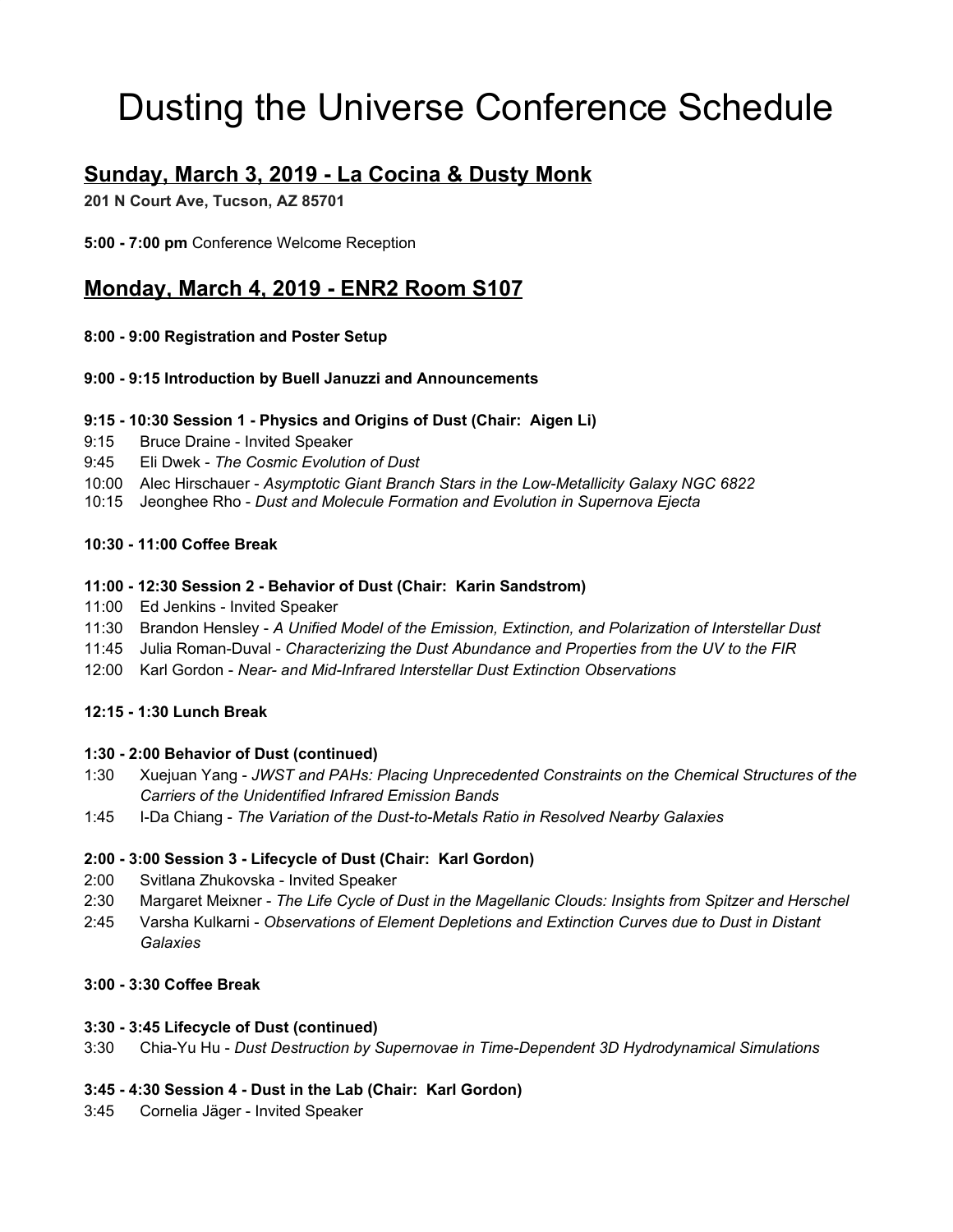- 4:15 Hongbin Ding *Characterization of Interstellar Dust Analogues in Laboratory Using the Broadband Terahertz Time-Domain Spectroscopy at Low Temperature*
- **4:30 - 5:15 Discussion (Leaders: Bill Reach and Karin Sandstrom)**
- **5:15 End of Day 1**

## **Tuesday, March 5, 2019 - ENR2 Room S107**

#### **9:00 - 10:30 Session 1 - Dust to Intermediate Redshifts (Chair: Arjun Dey)**

- 9:00 Alexandra Pope Invited Speaker
- 9:30 Eric Murphy *Spinning Dust — New Detections of Anomalous Microwave Emission in Nearby Galaxies*
- 9:45 Wiphu Rujopakarn *Smooth, Extended Cold Dust Distributions in z ~ 3 Galaxies*
- 10:00 Matus Rybak *Resolving Dust and Gas Properties on <1kpc Scales in z~3 Dusty Galaxies*
- 10:15 Greg Walth *Using Galaxy Clusters as Cosmic Telescopes to Explore the Properties of Distant Dusty, Star-Forming Galaxies*

#### **10:30 - 11:00 Coffee Break**

#### **11:00 - 12:15 Session 2 - Dust: AGN and Their Hosts (Chair: Anna Sajina)**

- 11:00 11:30 Allison Kirkpatrick Invited Speaker
- 11:30 11:45 Aigen Li *Are All Active Galactic Nuclei Born Equal? The Silicate Dust Mineralogy Perspective*
- 11:45-12:00 Jianwei Lyu *Demystifying the Diverse IR SEDs of Type-1 AGNs from z~0 to z~6*
- 12:00-12:15 Monique Aller *An Observational Investigation of Interstellar Silicate Dust Grains in Low- and Moderate-Redshift Galaxies Using Quasar Absorption Systems*

#### **12:15 - 12:30 Poster Session**

#### **12:30 - 1:45 Lunch Break**

#### **1:45 - 2:15 Dust: AGN and Their Hosts (continued)**

- 1:45 Qiong Li *Dust Emission and Environment of The Most Distant Quasars at z~6*
- 2:00 Erini Lambrides *Mid-Infrared Spectroscopic Evidence for AGN Heating Warm Molecular Gas and Dust*

#### **2:15 - 2:45 Session 3 - Dust in the Early Universe (Chair: Christina Williams)**

2:15 Justin Spilker - Invited Speaker

#### **2:45 - 3:15 Coffee Break**

#### **3:15 - 4:00 Dust in the Early Universe (continued)**

- 3:15 Xiangcheng Ma *Dust Obscuration and Dust Emission in z>~5 Star-Forming Galaxies*
- 3:30 Jingzhe Ma *The Formation and Evolution of High-Redshift Dusty Galaxies*
- 3:45 Denis Burgarella *What are the Physical Characteristics of Dust in LBGs at z>~6?*

## **4:00 - 4:45 Discussion (Leaders: Mark Dickinson and Stephanie Juneau)**

**4:45 End of Day 2**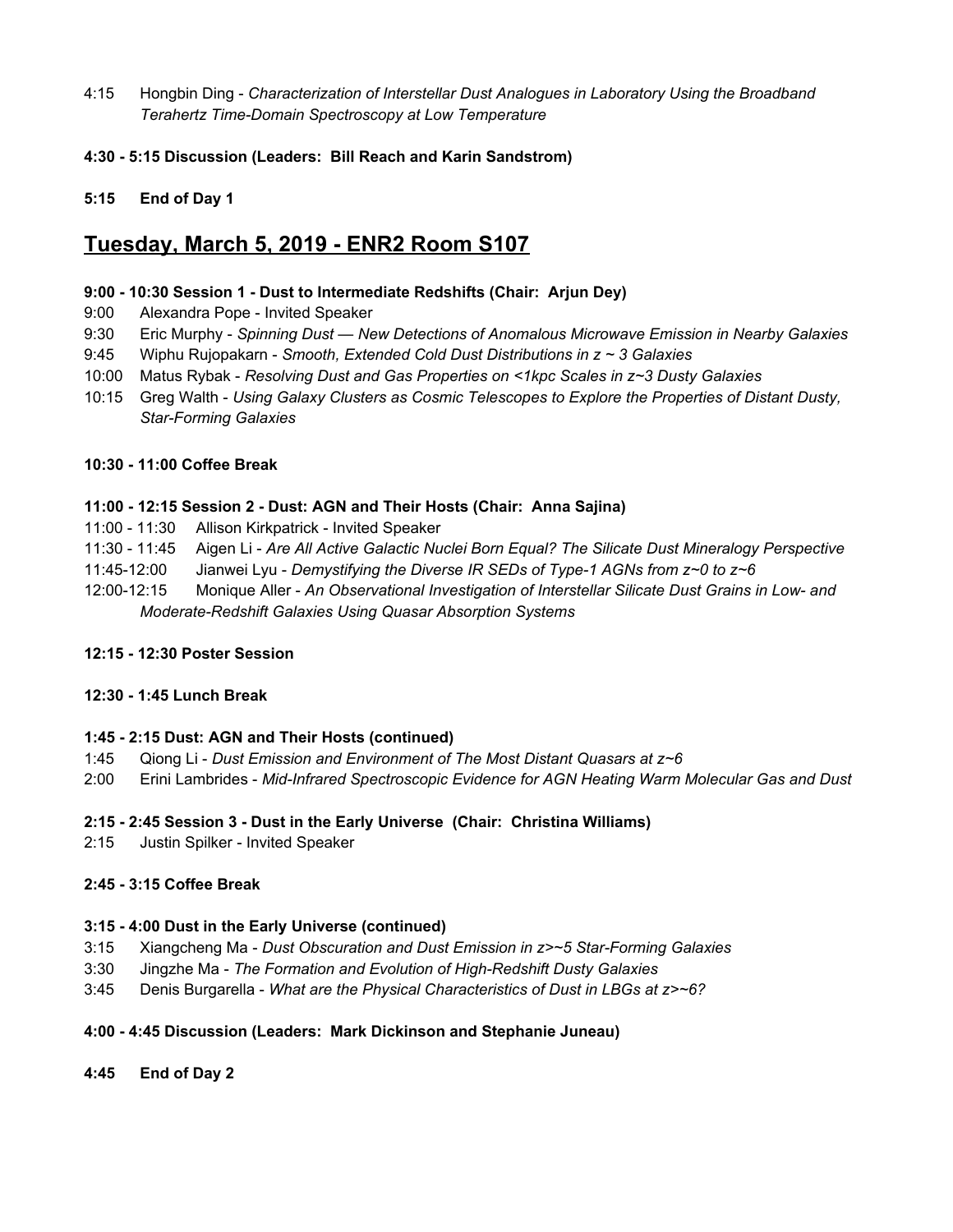## **Wednesday, March 6, 2019 - ENR2 Room S107 and Desert Museum**

#### **9:00 - 10:15 Session 1 - Dust in Modeling (Chair: Denis Burgarella)**

- 9:00 Cristina Popescu Invited Speaker
- 9:30 Isabella Lamperti *Dust Properties of Nearby Galaxies from the JINGLE Survey Inferred from Hierarchical Bayesian SED Fitting*
- 9:45 George Rieke *The Far-Infrared Emission of the First Massive Galaxies*
- 10:00 Danny Dale *A Two-parameter Dust Model for Galaxies and AGN*

#### **10:15 - 10:30 Poster Session**

#### **10:30 - 11:00 Coffee Break**

#### **11:00 - 12:15 Session 2 - Dust in Simulations (Chair: Wiphu Rujopakarn)**

- 11:00 Desika Narayanan Invited Speaker
- 11:30 Qi Li *Dust Content in the Cosmological Simulation*
- 11:45 Gergö Popping *Modeling the Dust Content of Galaxies Over Cosmic Time*
- 12:00 Martin Glatzle *Transfer of Ionizing Radiation through Gas and Dust*

#### **12:15 - 1:00 Discussion (Leaders: Ben Weiner, Arjun Dey)**

#### **1:00 - 2:00 Boxed Lunch**

**2:00 Buses Depart to Desert Museum for Conference Outing and Dinner See separate schedule for details**

# **Thursday, March 7, 2019 - ENR2 Room S107**

#### **9:00 - 10:45 Session 1 - Dust Attenuation/Extinction (Chair: Susan Kassin)**

- 9:00 Naveen Reddy Invited Speaker
- 9:30 Veronique Buat *Which Dust Attenuation Law(s) for Star-Forming Galaxies?*
- 9:45 Geoff Clayton *Investigating Interstellar Dust in Local Group Galaxies with New UV Extinction Curves*
- 10:00 Lea Hagen *Spatially Resolved UV Attenuation Curves with SOLV (Swift Observations of the Local Volume)*
- 10:15 Biwei Jiang *Infrared Extinction Law and Very Large Dust Grains*
- 10:30 Weichen Wang *Galaxy Inclination, the Dust Attenuation Law, and Dust Geometry at z~1.5*

#### **10:45 - 11:15 Coffee Break**

#### **11:15 - 12:15 Session 2 - Dust and the ISM (Chair: Dyas Utomo)**

- 11:15 JD Smith Invited Speaker
- 11:45 Jérémy Chastenet *The PAH Fraction in the Small and Large Magellanic Clouds at 10 pc Scale*
- 12:00 Monica Relano *Metals and Dust Content Across the Disks of Nearby Galaxies*

#### **12:15 - 12:30 Group Photo**

## **12:30 - 1:45 Lunch Break**

#### **1:45 - 2:30 Dust and the ISM (continued)**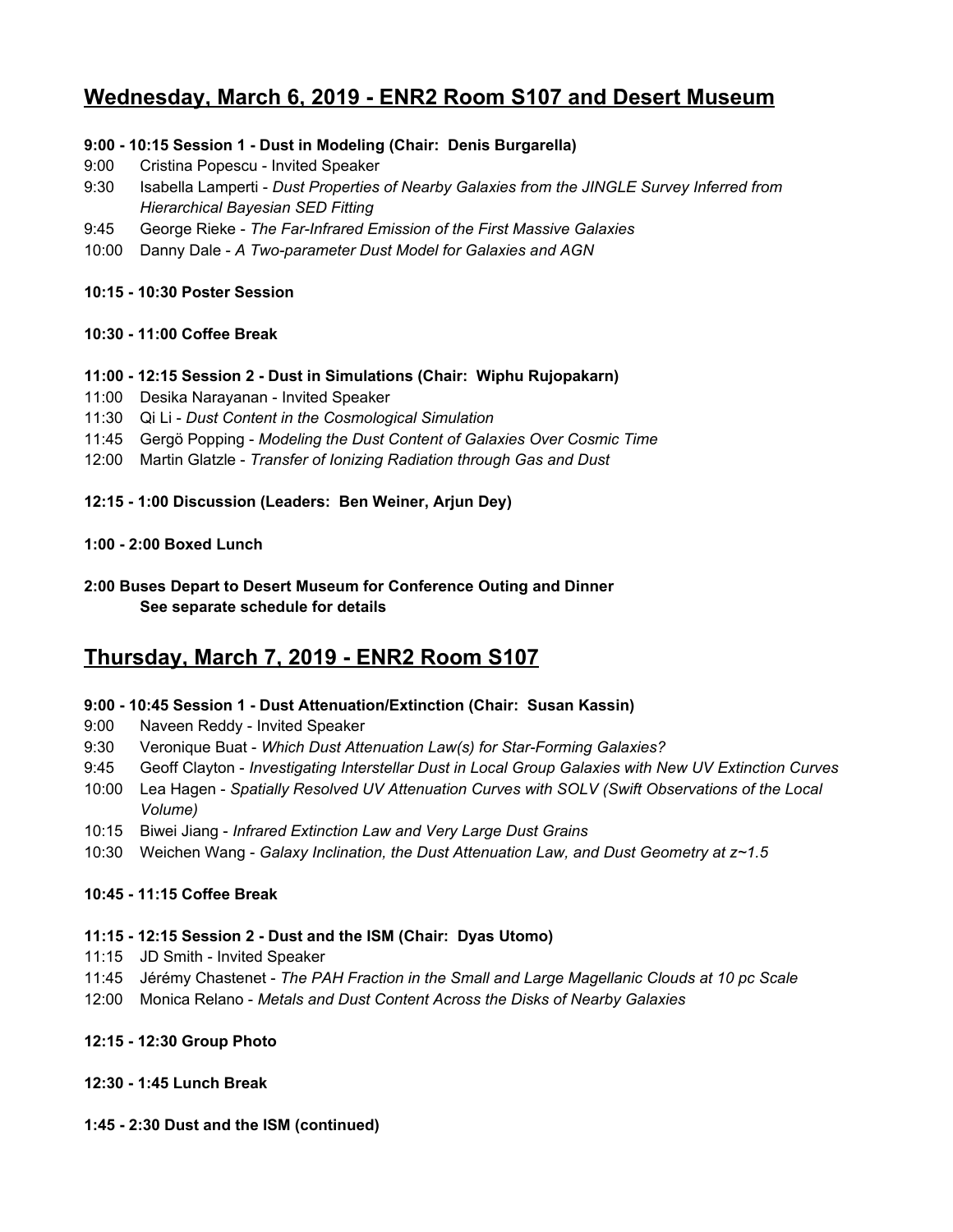- 1:45 Matthew Smith *Dust, Gas and Star Formation in Andromeda*
- 2:00 Jan Forbrich *Beyond the Milky Way: Resolved Dust Observations and CO X Factor Measurements of Individual Giant Molecular Clouds in the Andromeda Galaxy M31*
- 2:15 Daizhong Liu *A3COSMOS: Systematic Biases and New Measurements of the Gas Evolution in Galaxies out to z~6*

#### **2:30 - 3:15 Session 3 - The Obscured Universe (Chair: Greg Walth)**

- 2:30 Caitlin Casey Invited Speaker
- 3:00 Jorge Zavala *Unveiling High-Redshift Dusty Star-Forming Galaxies Through 3mm Observations*

#### **3:15 - 3:45 Coffee Break**

#### **3:45 - 4:15 The Obscured Universe (continued)**

- 3:45 Médéric Boquien *Dust and the Measurement of Star Formation in Galaxies*
- 4:00 Tanio Diaz-Santos *The Multiple Merger Assembly of an Obscured Quasar at z=4.6*

#### **4:15 - 5:00 Discussion (Leaders: Rob Kennicutt and Irene Shivaei)**

#### **5:00 End of Day 4**

## **Friday, March 8, 2019 - ENR2 Room S107**

#### **9:00 - 10:30 OST and Future Missions (Chair: Irene Shivaei)**

- 9:00 Stacey Alberts *Dust with JWST/MIRI*
- 9:25 Eiichi Egami *SPICA (Space Infrared Telescope for Cosmology and Astrophysics)*
- 9:50 Caitlin Casey *ngVLA (Next Generation Very Large Array)*
- 10:05 Dennis Zaritsky *The Giant Magellan Telescope and other ELTs*

#### **10:20 - 10:40 Coffee Break**

#### **10:40 - 11:30 OST and Future Missions (continued)**

- 10:40 Margaret Meixner *Overview of the Origins Space Telescope*
- 11:05 Lee Armus *Peering Through and Measuring Dust in Galaxies with The Origins Space Telescope*
- **11:30 - 12:30 Discussion Panel (Members: Eiichi Egami, Rob Kennicutt, Alex Pope, George Rieke, Marcia Rieke, Dennis Zaritsky, Caitlin Casey)** *Synergies between future ground- and space-based facilities, including OST, JWST, SPICA, ngVLA, and ELTs*
- **12:30 End of Conference**